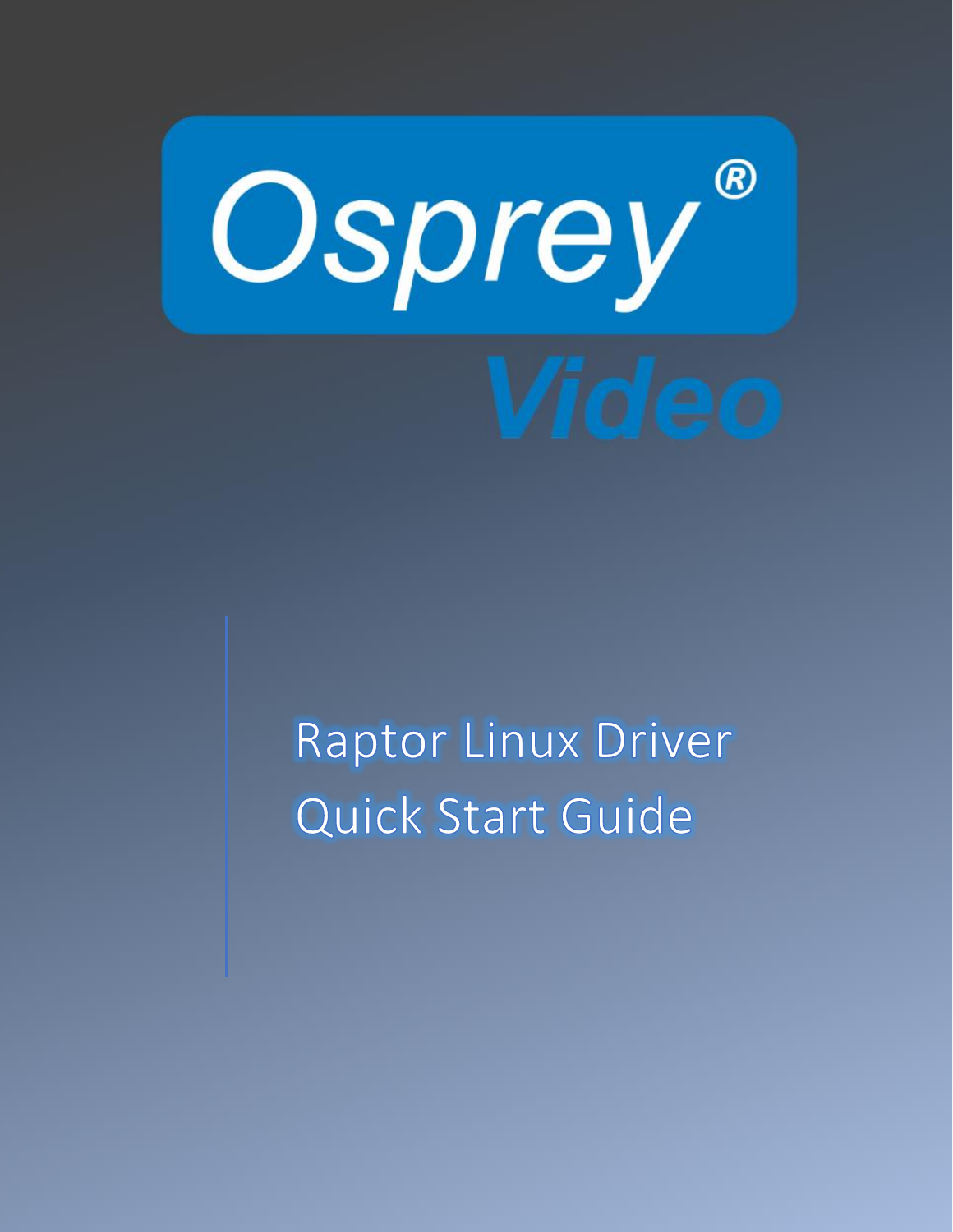## **Quick Start Guide for Osprey Raptor Linux Drivers**

The Linux driver for Osprey Raptor capture cards is designed to work across multiple Linux distributions and kernel versions. To accomplish this, the driver is compiled on installation, taking into account the different dependencies of the various distributions. Osprey uses a GNU Automake process to generate a unique Makefile for each installation.

## **Tested Kernel**

This driver has been tested on Linux kernel major version 4.x which includes all patched kernel variations provided with each distribution up to but not including Linux Kernel major version 5 (i.e. nothing beyond 4.19.x at this time).

## **Tested Distributions**

Current tested distributions are: Ubuntu 16.04 and 18.04 OpenSuse Leap 15 RedHat 7

## **API**

For ease of integration with existing applications, the Raptor driver complies with the Video for Linux API version 2 (V4L2 API) specification, with audio support from The Advanced Linux Sound Architecture (ALSA). Additionally, Osprey makes available the Osprey Low Level SDK.

## **Hardware Installation**

Osprey Raptor cards require a PCIe 2.0 slot with direct access to the CPU. Consult the PC or motherboard documentation to ensure the best location is selected. We recommend that the Raptor card be installed prior to installing the driver.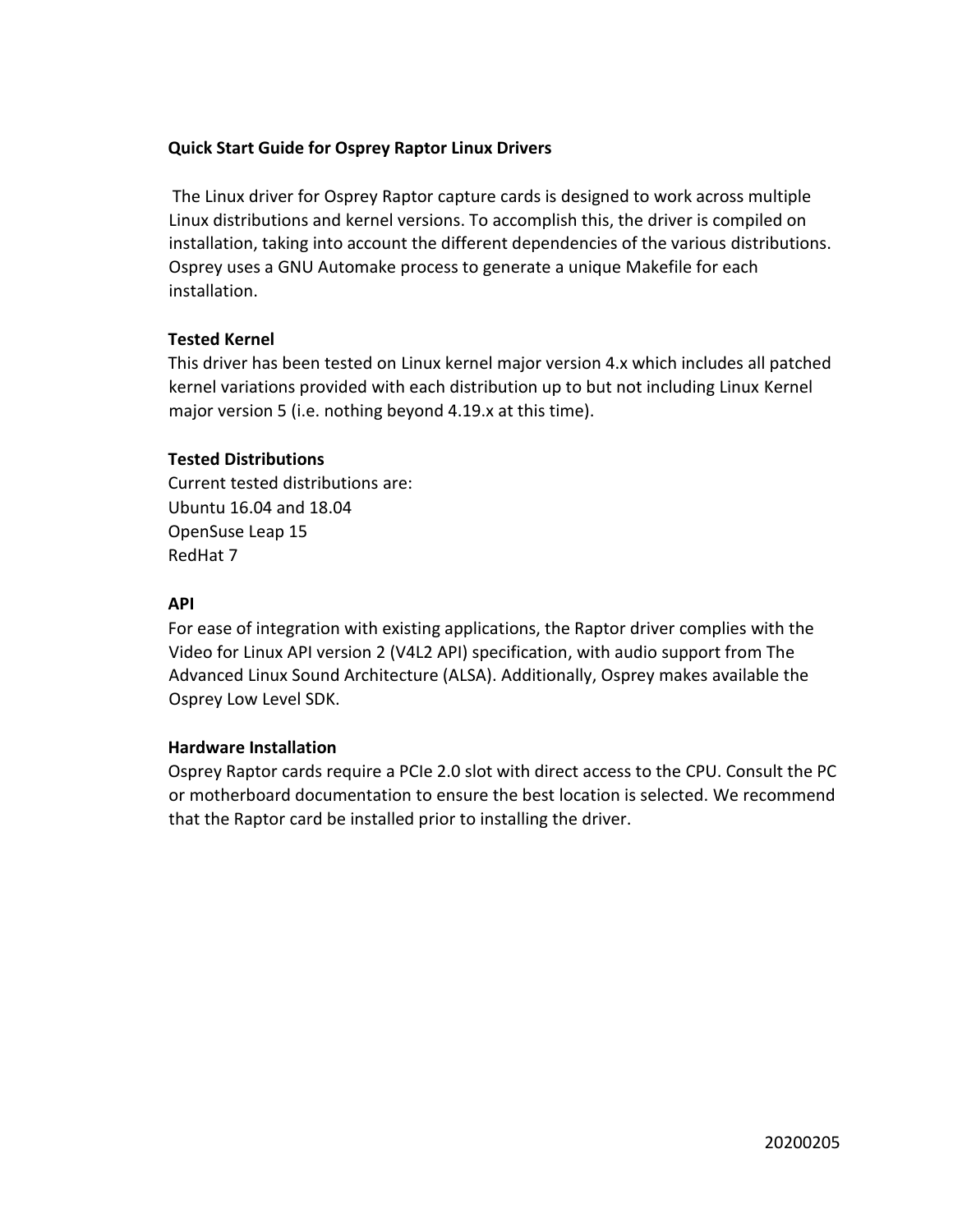## **Installing the Driver**

Locate installer file "osprey09xx-x.x.x.xx.tar.gz", where x indicates the driver version. i.e. "osprey09xx-7.0.9.12.tar.gz".

Save the tar.gz to the local machine. The installer cannot be run from a flash drive.

In the same directory as the tar.gz file was saved, type:

**tar xvzf osprey09xx-7.0.9.xx.tar.gz** (This extracts the tarball and creates a new folder) **cd osprey09xx-7.0.9.xx.tar.gz**  (Change to the extracted directory) **./configure**  (Generates a Makefile from Makefile.in) **make**  (Uses the Makefile to build the program) **sudo make install** (Uses the Makefile to install the program)

#### **To Uninstall the Driver**

 **sudo make uninstall**

## **Verify Installation**

Once the driver and card are installed, the installation can be verified and tested using some commonly available software packages.

- **V4l2-utils**
- **FFmpeg**
- **VLC**
- **Osprey Config**

For Ubuntu: # sudo apt-get install [package name]

For RedHat 7:

# sudo yum install [package name] (make sure you have enabled atrpms repository in system.)

For OpenSUSE: # sudo zypper install [package name}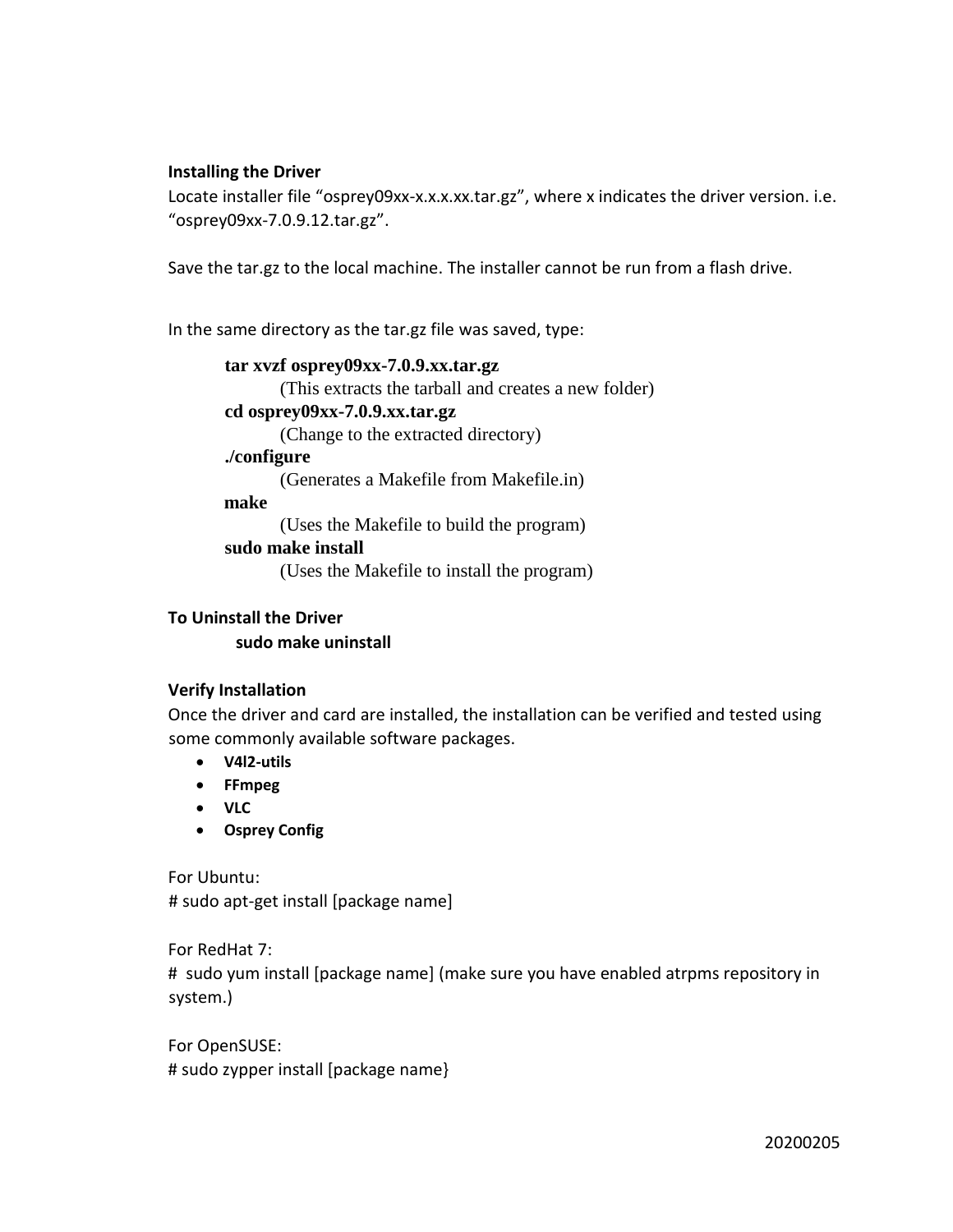#### **Testing the Installation**

To list the capture devices on the system v4l2-ctl --list-devices **example:**

talon@talon-desktop:~\$ v4l2-ctl --list-devices Osprey-944 1 (PCIe:0000:02:00.0): /dev/video0 /dev/video1 /dev/video2 /dev/video3

To list the audio devices aplay –l **example:**

```
talon@talon-desktop:~$ aplay -l<br>**** List of PLAYBACK Hardware Devices ****
card 0: PCH [HDA Intel PCH], device 0: ALC1150 Analog [ALC1150 Analog]
  Subdevices: 1/1
  Subdevice #0: subdevice #0
card 0: PCH [HDA Intel PCH], device 1: ALC1150 Digital [ALC1150 Digital]
  Subdevices: 1/1
  Subdevice #0: subdevice #0
card 0: PCH [HDA Intel PCH], device 3: HDMI 0 [HDMI 0]
  Subdevices: 1/1
  Subdevice #0: subdevice #0
card 0: PCH [HDA Intel PCH], device 7: HDMI 1 [HDMI 1]
 Subdevices: 1/1
  Subdevice #0: subdevice #0
card 0: PCH [HDA Intel PCH], device 8: HDMI 2 [HDMI 2]
  Subdevices: 1/1
  Subdevice #0: subdevice #0
card 0: PCH [HDA Intel PCH], device 9: HDMI 3 [HDMI 3]
  Subdevices: 1/1
  Subdevice #0: subdevice #0
card 0: PCH [HDA Intel PCH], device 10: HDMI 4 [HDMI 4]
 Subdevices: 1/1
  Subdevice #0: subdevice #0
talon@talon-desktop:~$
```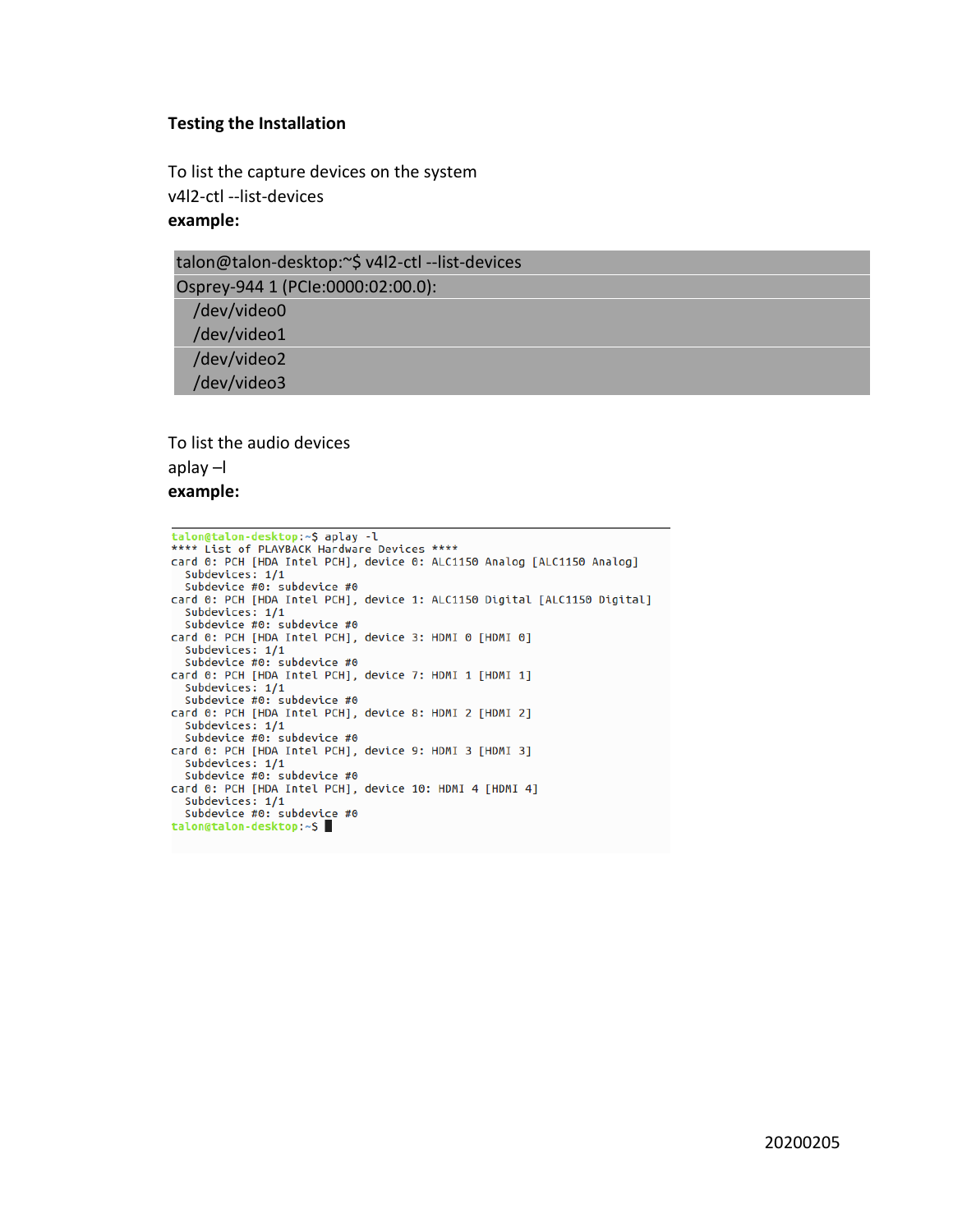### **To Test Functionality with FFmpeg**

To capture just audio to a wav file with FFmpeg:

ffmpeg -f alsa -i hw:1,3 -t 30 out.wav

To capture video & audio and stream it out via UDP

ffmpeg -y -thread\_queue\_size 512 -f video4linux2 -i /dev/video0 -thread\_queue\_size 512 -f alsa -i hw:1,0 -profile:v high -pix\_fmt yuvj420p -level:v 4.1 -vcodec libx264 -b:v 5000k -s 1280x720 -acodec aac -strict -2 -ac 2 -ab 32k -ar 44100 -f mpegts -flush\_packets 0 udp://[destination IP address]:5000?pkt\_size=1316

To capture video & audio and save to file:

ffmpeg -y -thread\_queue\_size 512 -f alsa -ac 2 -i hw:1,0 -f video4linux2 -i /dev/video0 -acodec libmp3lame -ab 128k -s 1280x720 -vcodec libx264 -preset ultrafast -qp 16 testoutput.mp4

#### **Testing with VLC**

Selecting the video & audio source to view

Select Media, Open Capture Device... Then under the "Capture Device" tab select the video device name you want to view. IE /dev/video0 and the audio device example hw:1,0 (see how to list the audio devices in section 'List Audio Devices'

| v4l2:///dev/video0 - VLC media player |                |                         |
|---------------------------------------|----------------|-------------------------|
|                                       |                |                         |
| $x +$ Open Media                      |                |                         |
| File Disc <sup>#</sup> Network        | Capture Device |                         |
| Capture mode                          | Video camera   | $\hat{\mathbf{A}}$<br>٠ |
| <b>Device Selection</b>               |                |                         |
| Video device name                     | /dev/video0    | $\boldsymbol{\nabla}$   |
| Audio device name                     | hw:1,0         | $\overline{\mathbf{v}}$ |
| <b>Options</b>                        |                |                         |
| Video standard                        | Undefined      | $\ddot{\phantom{1}}$    |
|                                       |                |                         |
|                                       |                | Advanced options        |
| Show more options                     |                |                         |
|                                       |                | Cancel<br>Play          |
|                                       |                |                         |
| 01:29                                 |                | 00:00                   |
| II<br>5<br><b>fill</b><br>揾<br>G      | œ              | 1009<br>(1) =           |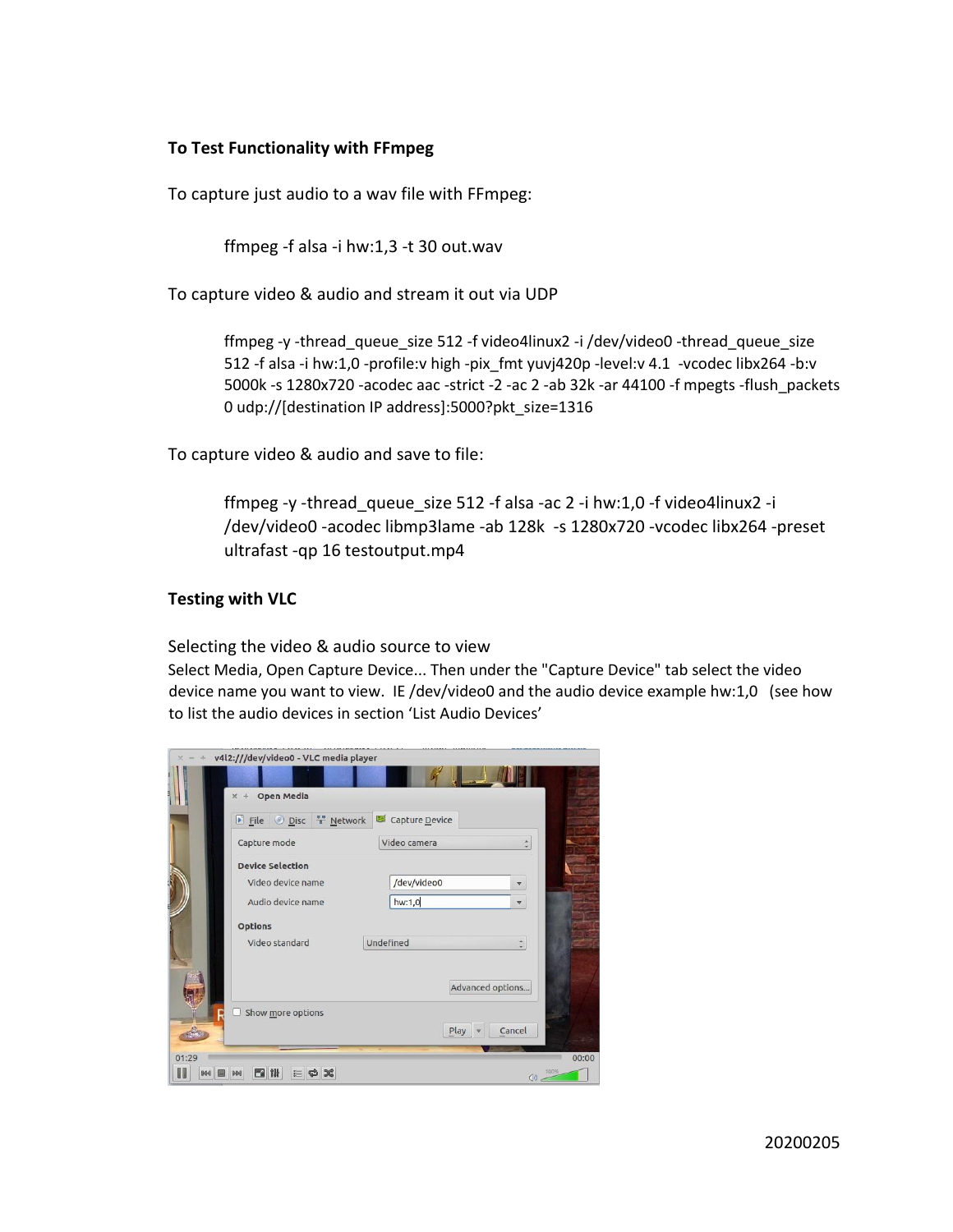# **Osprey Config**

Osprey Config is a demo application that utilizes the Osprey 900 series SDK to allow users to preview captured video and audio of each channel, view the current connector configuration of a device (input, loop-out, etc.), and adjust device properties.



Osprey Config is available as part of the Osprey Low Level SDK. Please contact [support@ospreyvideo.com.](mailto:support@ospreyvideo.com)